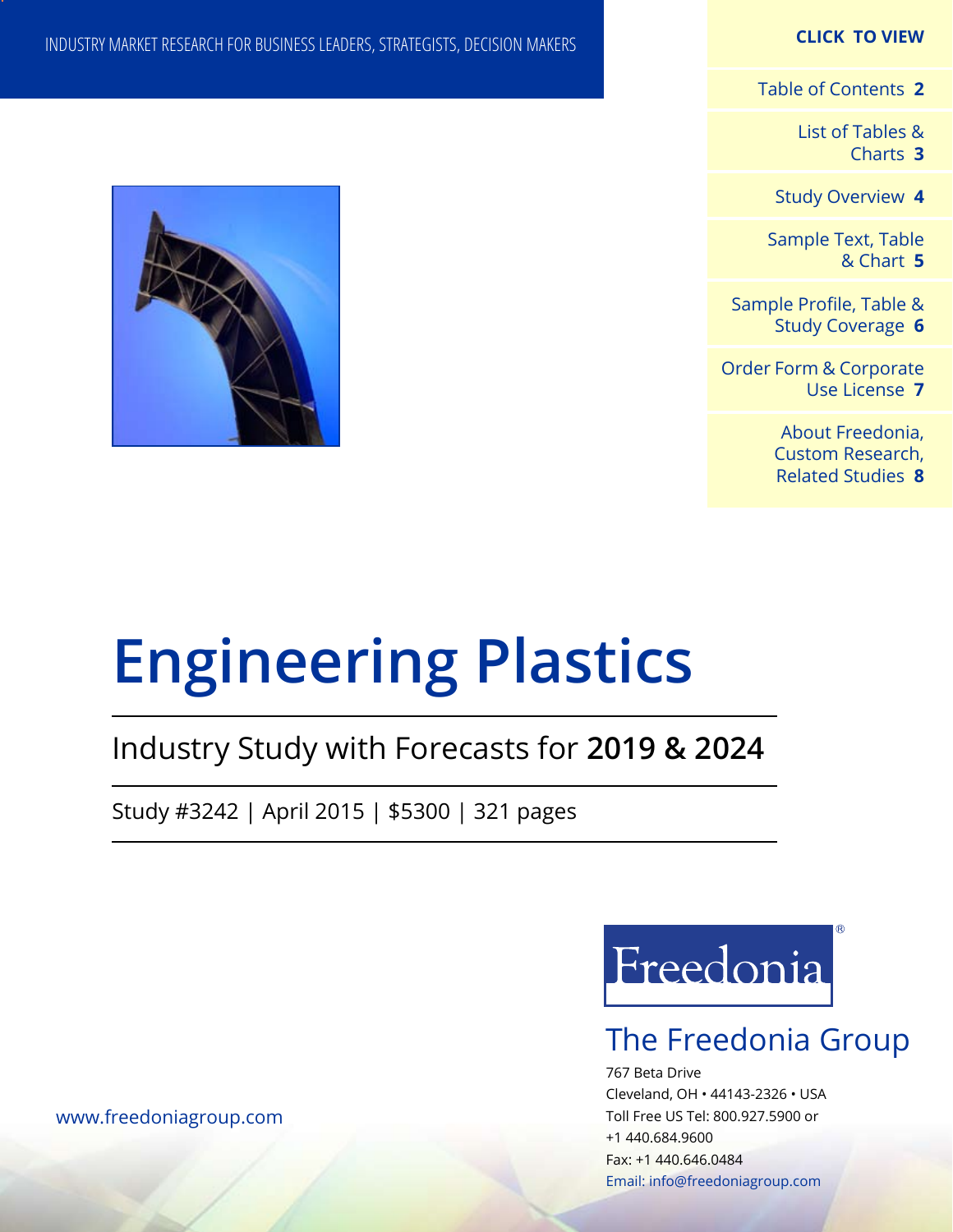Industry Study with Forecasts for 2019 & 2024

## <span id="page-1-0"></span>**Table of Contents**

### **EXECUTIVE SUMMARY**

### **MARKET ENVIRONMENT**

| Electrical & Electronics Outlook 15 |  |
|-------------------------------------|--|
| Electronic & Computer Equipment 17  |  |
|                                     |  |
| Building Construction Trends23      |  |
|                                     |  |
|                                     |  |
|                                     |  |
|                                     |  |
|                                     |  |
| Regulatory & Environmental Issues38 |  |
|                                     |  |
|                                     |  |
|                                     |  |
|                                     |  |

### **RESINS**

| Acrylonitrile-Butadiene-Styrene68  |  |
|------------------------------------|--|
|                                    |  |
|                                    |  |
|                                    |  |
|                                    |  |
|                                    |  |
|                                    |  |
|                                    |  |
|                                    |  |
|                                    |  |
|                                    |  |
|                                    |  |
|                                    |  |
|                                    |  |
|                                    |  |
|                                    |  |
|                                    |  |
| Polybutylene Terephthalate101      |  |
| Polyethylene Terephthalate103      |  |
| Liquid Crystal Polymers & Other104 |  |

| Fluorinated Ethylene Propylene 125 |  |
|------------------------------------|--|
|                                    |  |
|                                    |  |
|                                    |  |
|                                    |  |
| Electrical & Electronic 132        |  |
|                                    |  |
|                                    |  |
|                                    |  |
|                                    |  |
|                                    |  |
|                                    |  |
|                                    |  |
|                                    |  |
|                                    |  |
|                                    |  |
|                                    |  |
|                                    |  |
|                                    |  |
|                                    |  |
|                                    |  |
|                                    |  |
|                                    |  |
|                                    |  |
|                                    |  |
| Electrical & Electronic 154        |  |
|                                    |  |
|                                    |  |
|                                    |  |
|                                    |  |
|                                    |  |
|                                    |  |
|                                    |  |
|                                    |  |
|                                    |  |
|                                    |  |
|                                    |  |
|                                    |  |

### **MARKETS**

| Electronic Components/Other Applications187 |  |
|---------------------------------------------|--|
|                                             |  |
|                                             |  |
|                                             |  |
|                                             |  |
|                                             |  |
|                                             |  |
|                                             |  |
|                                             |  |
|                                             |  |
|                                             |  |
|                                             |  |
|                                             |  |
|                                             |  |
|                                             |  |
|                                             |  |
|                                             |  |
| Other Transportation Equipment213           |  |
|                                             |  |
|                                             |  |
|                                             |  |
|                                             |  |

Freedonia

#### **INDUSTRY STRUCTURE**

## **COMPANY PROFILES**

| Ascend Performance Materials242 |  |
|---------------------------------|--|
|                                 |  |
|                                 |  |
|                                 |  |
|                                 |  |
|                                 |  |
|                                 |  |
|                                 |  |

(continued on following page)

## Click here to purchase online

## Order now, click here!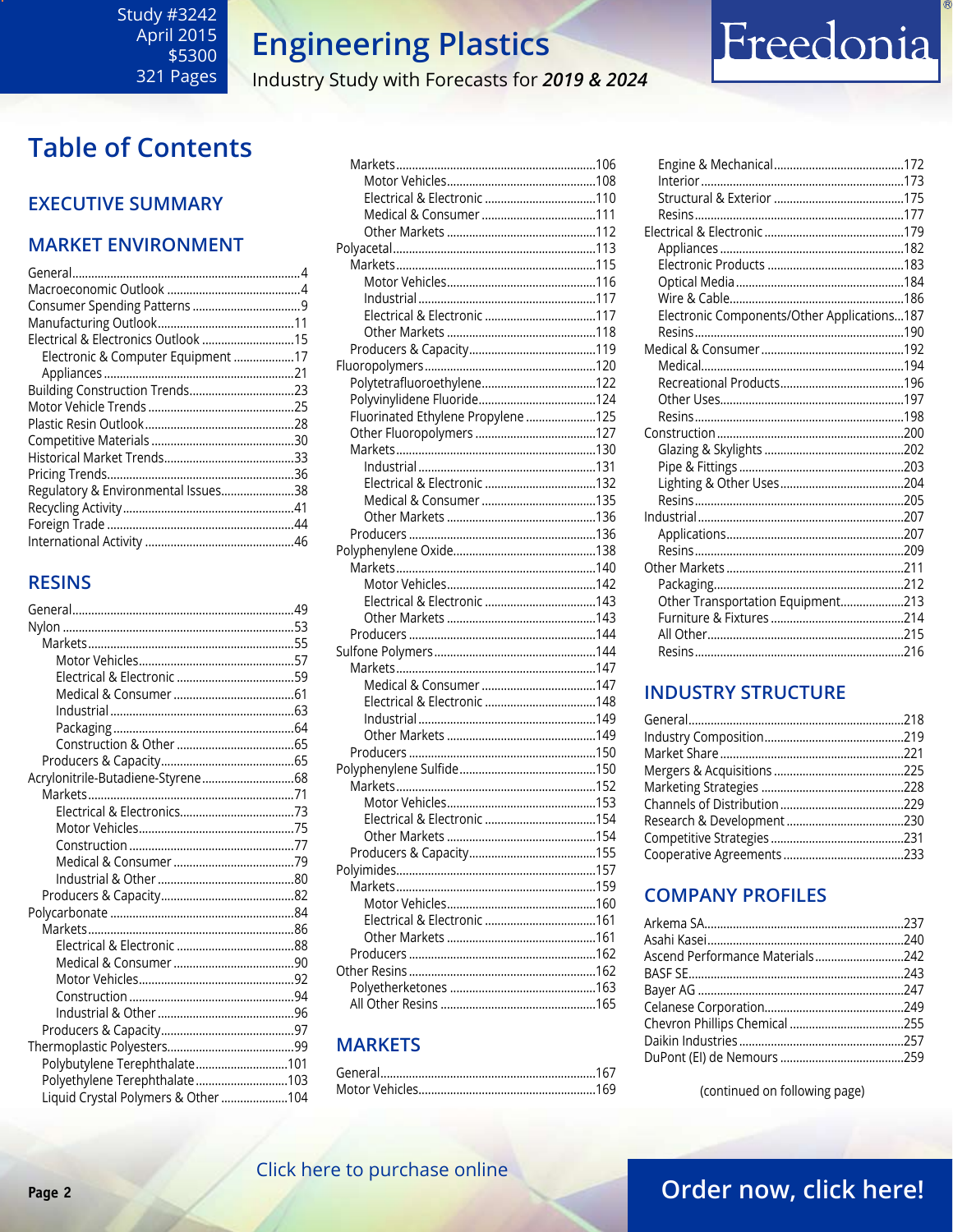#### <span id="page-2-0"></span>Study #3242 April 2015 \$5300 321 Pages

## **Engineering Plastics**

Industry Study with Forecasts for *2019 & 2024*

## **Table of Contents**

#### (continued from previous page)

| Nylon Corporation of America 283 |  |
|----------------------------------|--|
|                                  |  |
|                                  |  |
|                                  |  |
|                                  |  |
|                                  |  |
| Schulman (A.) Incorporated300    |  |
|                                  |  |
|                                  |  |
|                                  |  |
|                                  |  |
|                                  |  |
| Wellman Plastics Recycling321    |  |
|                                  |  |

## **List of Tables/Charts**

## **EXECUTIVE SUMMARY**

| EAELUTIVE SUIVIIVIAKY                          |  |  |  |
|------------------------------------------------|--|--|--|
|                                                |  |  |  |
| <b>MARKET ENVIRONMENT</b>                      |  |  |  |
| 1.                                             |  |  |  |
| 2 Personal Consumption Expenditures11          |  |  |  |
| 3 Manufacturers' Shipments15                   |  |  |  |
| 4 Electrical/Electronic Equipment Shipments.17 |  |  |  |
| 5 Electronic & Computer Product Shipments.21   |  |  |  |
|                                                |  |  |  |
| 7 Building Construction Expenditures25         |  |  |  |
|                                                |  |  |  |
| 9 Plastic Resin Supply & Demand30              |  |  |  |
| 10 Engineering Plastics Market, 2004-2014 35   |  |  |  |
| Cht Engineering Plastics Market, 2004-2014 36  |  |  |  |
| 11 Engineering Plastics Pricing38              |  |  |  |
| 12 Foreign Trade in Engineering Plastics46     |  |  |  |
| <b>RESINS</b>                                  |  |  |  |

| 1 Engineering Plastics Demand by Resin 51 |  |
|-------------------------------------------|--|
| Cht Engineering Plastics Demand           |  |
|                                           |  |
| 2 Nylon Supply & Demand55                 |  |
| 3 Nylon Demand by Market56                |  |
| Cht Nylon Demand by Market, 2014 57       |  |
|                                           |  |

|     | 4 Nylon Demand in Motor Vehicle Markets59   |
|-----|---------------------------------------------|
| 5   | Nylon Demand in Electrical                  |
|     | & Electronics Markets 61                    |
| 6   | Nylon Demand in Medical                     |
|     |                                             |
|     |                                             |
|     | 8 Acrylonitrile-Butadiene-Styrene           |
|     |                                             |
|     |                                             |
|     | 9 Acrylonitrile-Butadiene-Styrene           |
|     |                                             |
|     | Cht Acrylonitrile-Butadiene-Styrene         |
|     | Demand by Market, 2014 73                   |
|     | 10 ABS Demand in Electrical                 |
|     |                                             |
| 11  | ABS Demand in Motor Vehicle Markets77       |
|     | 12 ABS Demand in Construction Markets78     |
|     | 13 ABS Demand in Medical &                  |
|     |                                             |
|     | 14 Acrylonitrile-Butadiene-Styrene          |
|     |                                             |
|     |                                             |
|     | 15 Polycarbonate Supply & Demand86          |
|     | 16 Polycarbonate Demand by Market87         |
|     | Cht Polycarbonate Demand by Market, 2014 88 |
| 17  | Polycarbonate Demand in                     |
|     | Electrical & Electronics Markets90          |
| 18  | Polycarbonate Demand in                     |
|     | Medical & Consumer Markets92                |
| 19  | Polycarbonate Demand in                     |
|     | Motor Vehicle Markets94                     |
| 20  | Polycarbonate Demand in                     |
|     | Construction Markets96                      |
| 21  | Polycarbonate Capacity, 2014 99             |
|     | 22 Thermoplastic Polyester                  |
|     |                                             |
|     |                                             |
| 23  | Polybutylene Terephthalate                  |
|     |                                             |
|     | 24 Thermoplastic Polyester                  |
|     | Demand by Market107                         |
|     | Cht Thermoplastic Polyester Demand          |
|     |                                             |
|     | 25 Thermoplastic Polyester Demand           |
|     | in Motor Vehicle Markets110                 |
|     | 26 Thermoplastic Polyester Demand in        |
|     | Electrical & Electronic Markets111          |
| 27  | Thermoplastic Polyester Demand in           |
|     | Medical & Consumer Markets112               |
| 28  | Polyacetal Supply & Demand 114              |
|     |                                             |
| 29  | Polyacetal Demand by Market 115             |
| Cht | Polyacetal Demand by Market, 2014116        |
| 30  | Polyacetal Capacity, 2014120                |
| 31  | Fluoropolymer Supply & Demand 122           |
| 32  | Fluoropolymer Demand by Market130           |
| Cht | Fluoropolymer Demand by Market, 2014131     |
| 33  | Polyphenylene Oxide Demand140               |
| 34  | Polyphenylene Oxide Demand by Market.141    |
| Cht | Polyphenylene Oxide Demand                  |
|     |                                             |

| 35 Sulfone Polymer Demand146               |  |
|--------------------------------------------|--|
| 36 Sulfone Polymer Demand by Market 147    |  |
| 37 Polyphenylene Sulfide Demand152         |  |
| 38 Polyphenylene Sulfide                   |  |
|                                            |  |
| 39 Polyphenylene Sulfide Capacity, 2014157 |  |
|                                            |  |
| 41 Polymides Demand by Market160           |  |
| 42 Other Engineering Plastics              |  |
|                                            |  |
|                                            |  |
|                                            |  |

Freedonia

#### **MARKETS**

| 1 Engineering Plastics Demand by Market  168<br>Cht Engineering Plastics Demand |
|---------------------------------------------------------------------------------|
|                                                                                 |
| 2 Motor Vehicle Market for Engineering                                          |
| Plastics by Application171                                                      |
| Cht Motor Vehicle Market for Engineering<br>Plastics by Application, 2014172    |
| 3 Motor Vehicle Market for Engineering                                          |
|                                                                                 |
| 4 Electrical & Electronics Market for                                           |
| Engineering Plastics by Application181                                          |
| Cht Electrical & Electronics Market                                             |
| for Engineering Plastics                                                        |
| by Application, 2014182                                                         |
| 5 Electrical & Electronics Market for                                           |
| Engineering Plastics by Resin192                                                |
| 6 Medical & Consumer Market for                                                 |
| Engineering Plastics by Application193                                          |
| Cht Medical & Consumer Market for Engineering                                   |
| Plastics by Application, 2014194                                                |
| 7 Medical & Consumer Market for                                                 |
| Engineering Plastics by Resin200                                                |
| 8 Construction Market for Engineering                                           |
| Plastics by Application201                                                      |
| Cht Construction Market for Engineering                                         |
| Plastics by Application, 2014202                                                |
| 9 Construction Market for Engineering                                           |
| Plastics by Resin<br>……206                                                      |
| 10 Industrial Market for Engineering Plastics.208                               |
| 11 Industrial Market for Engineering                                            |
|                                                                                 |
| 12 Other Markets for Engineering                                                |
| Plastics by Application211<br>13 Other Markets for Engineering                  |
|                                                                                 |
|                                                                                 |

### **INDUSTRY STRUCTURE**

| 1 US Engineering Plastics Sales                |  |
|------------------------------------------------|--|
|                                                |  |
| Cht Engineering Plastics Market Share, 2014221 |  |
| 2 Selected Acquisitions & Divestitures 227     |  |
| 3 Selected Cooperative Agreements235           |  |
|                                                |  |

## [Click here to purchase online](http://www.freedoniagroup.com/DocumentDetails.aspx?Referrerid=FM-Bro&StudyID=3242)

## **Page 3 CHER HERE IS PARTICLE OF PARTICLE 2 [Order now, click here!](#page-6-0)**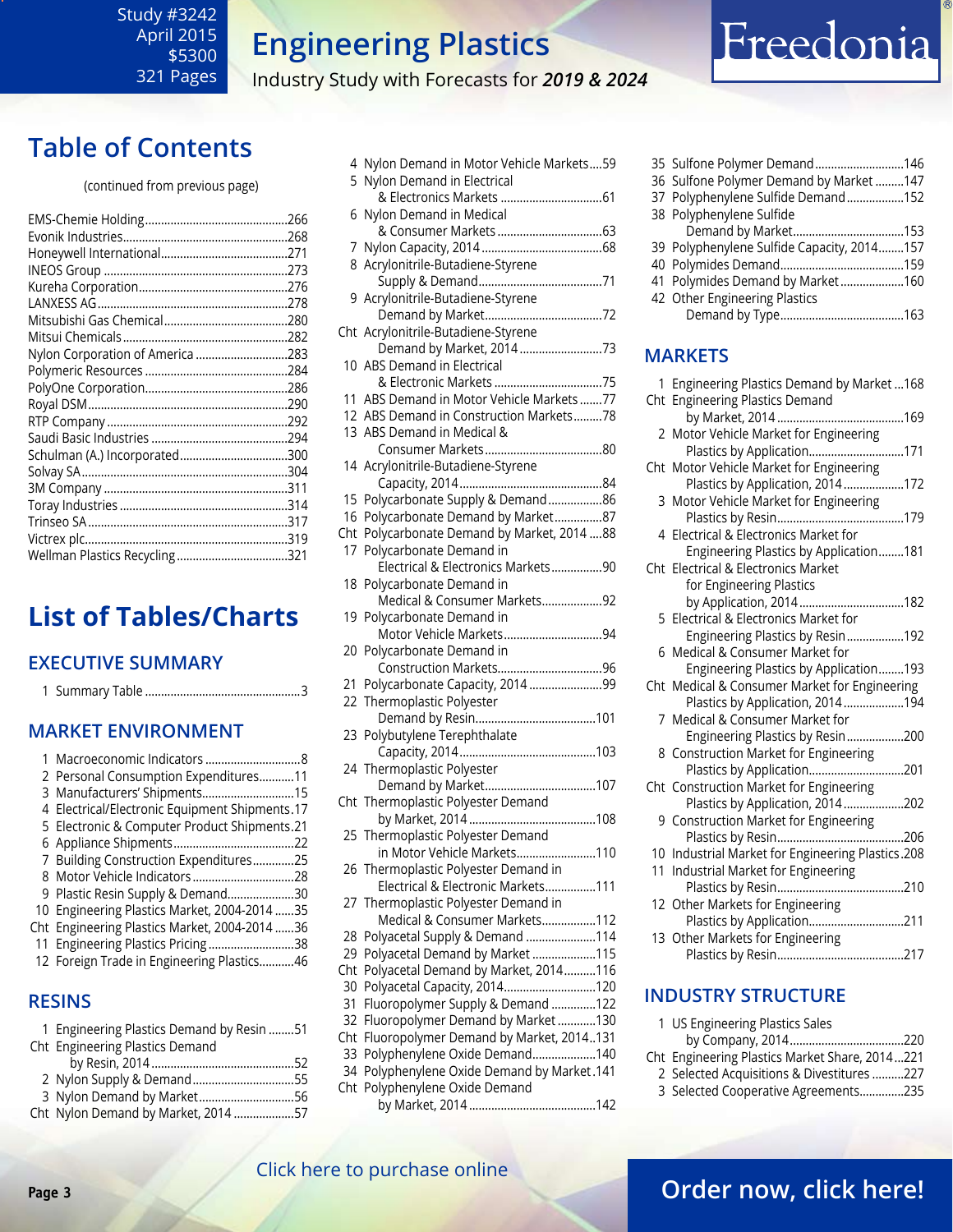Industry Study with Forecasts for *2019 & 2024*

## Freedonia

*Replacement of metal parts with engineering plastics will continue to drive growth, as will new technological advancements that allow engineering plastics to penetrate new applications.* 

## **US demand to rise 2.6% annually through 2019**

<span id="page-3-0"></span>Study #3242 April 2015 \$5300 321 Pages

Demand for engineering plastics in the US is expected to rise 2.6 percent per year to 5.1 billion pounds in 2019. Replacement of metal parts with engineering plastics will continue to drive growth, as will new technological advancements that allow engineering plastics to penetrate new applications. However, increased demand for engineering plastics will be tempered by weak growth in mature markets as well as increasing competition from lower cost commodity resins.

## **Construction, medical markets to grow fastest**

The largest markets for engineering plastics will continue to be the motor vehicle and electrical and electronic markets. The motor vehicle market will increasingly rely on engineering plastics to reduce vehicle weight in order to improve fuel efficiency. However, the construction and the medical and consumer markets will provide the fastest growth. A significant rebound in construction activity is projected going forward and will provide opportunities for engineering plastics, especially in applications such as lighting, window glazing, and skylights for nonresidential buildings. Medical applications will continue to drive growth going forward because of engineering plastic resins' mechanical strength, ability to withstand sterilizing processes, and compatibility with the human body.



## **Nylon to lead gains among largest volume resins**

Nylon, acrylonitrile-butadiene-styrene (ABS), and polycarbonate will continue to be the three largest engineering plastics by volume, accounting for threequarters of total demand in 2019. Nylon will post the most rapid increases of the three and will remain the largest engineering plastic. This growth will be driven mainly by nylon supplanting metals in underhood motor vehicle applications. Gains for ABS will be the slowest of all engineering plastics, restrained by competition from lower-cost resins and maturity in major applications. Polycarbonate will benefit from strong growth in the construction and the medical and

consumer markets, but overall will track the industry average due to the continued decline in CD and DVD sales.

Smaller-volume engineering plastics such as polyphenylene sulfide, sulfone polymers, fluoropolymers, and polyketones will exhibit the fastest growth. Specialized use in mature markets, as well as utilization in new products such as advanced batteries, photovoltaic modules, and medical implants, will drive overall demand. These resins will see greater use in electrical and electronic and motor vehicle markets, where they are typically used to fill specific hightemperature needs and their greater cost can be economically justified.

Copyright 2015 The Freedonia Group, Inc.

## **Page 4 [Order now, click here!](#page-6-0)**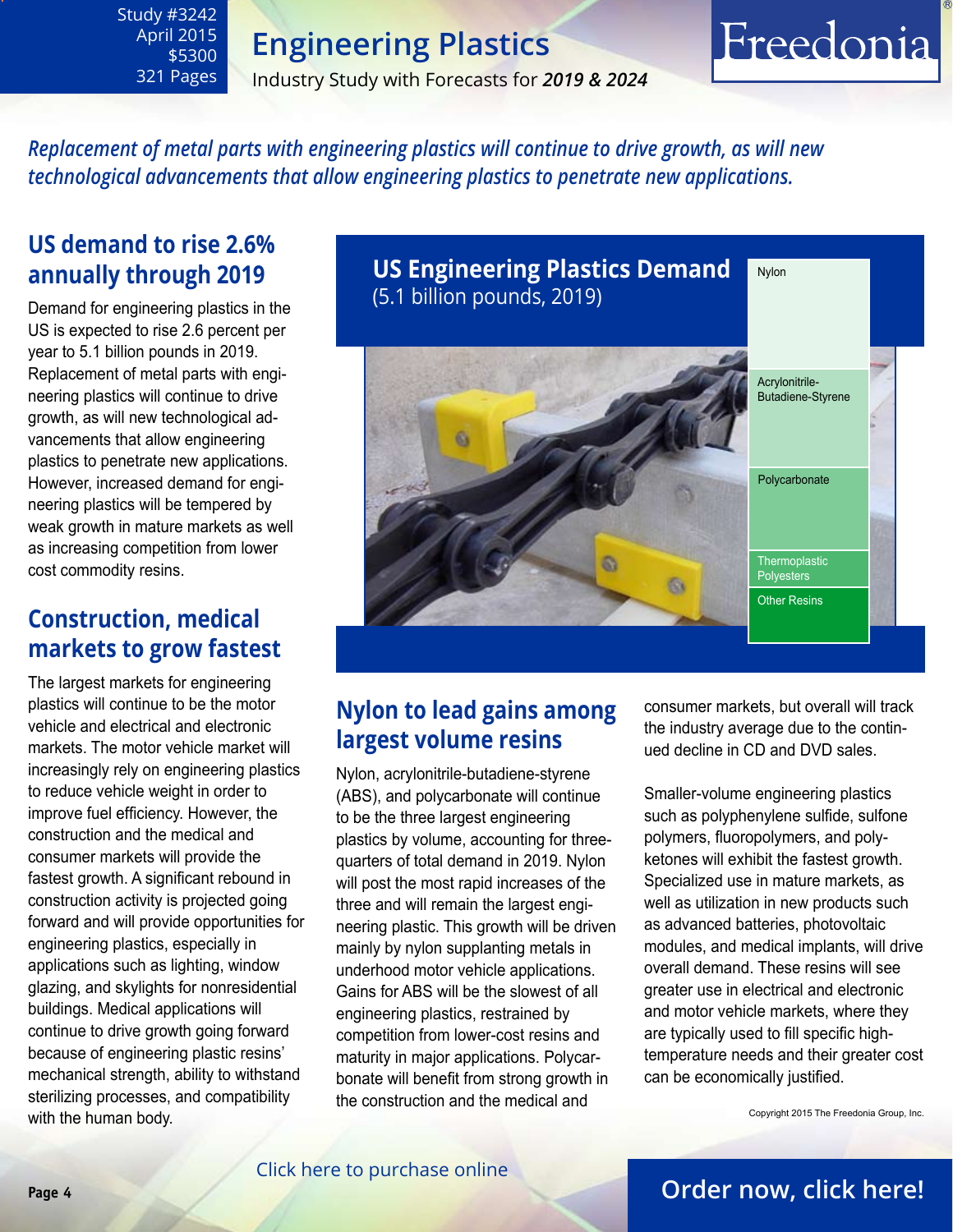Industry Study with Forecasts for *2019 & 2024*

## **Sample Text, Table & Chart**

<span id="page-4-0"></span>Study #3242 April 2015 \$5300 321 Pages

## **RESINS Nylon** Demand for nylon will increase 3.0 per annum through  $\alpha$  being annum through  $\alpha$  $2019$  to  $\overline{a}$  a value of  $\overline{a}$  billion. Continued of  $\overline{b}$ replacer **SAMPLE** dindustrial p

will fue  $\overline{H}$  and abraces based on  $\overline{H}$  in  $\overline{H}$  is the 2009-201 and abrasion **TEXT** during the 2009-201<sup>p</sup> period of the 2009-201<sup>p</sup> period of the 2009-201<sup>p</sup> period of the 2009-201<sup>p</sup> grew at  $\frac{1}{2}$  percent and pounds are demand rebounded from the recession. Next, particularly in reduced from the recent recession. Next, particularly in re

grades, has supplanted die-cast aluminum and other metals in automotive applications such as air-intake manifolds, valve of fan shrouds. Threats to additional growth include competition specialty polypropylene grades and other engineering resins,  $\frac{\S}{\S}$ high-heat specialty nylons such as polyphthalamide will take other high-value engineering plastics in more demanding app

Nylons, also known as polyamides, are among the oldes

ing plastics. Nylons exhibit high strength and stiffness, good chemical and abrasion resistance, a low coefficient of friction, and fair electrical properties. In addition, nylons have a high softening point and are often durable at low temperatures. Nylons exhibit considerable variation in flexibility and stiffness and can be tailored to meet performance requirements for a variety of uses.

 The two dominant grades of nylon are nylon 6 and nylon 6/6, which account for the bulk of demand because they provide premium stiffness, strength, and heat resistance. Nylon 6 has a lower melting point than nylon 6/6 and is more moisture absorbent. Other nylon types in

6/10,  $6/12$ ,  $6/66$ ,  $66/6$ ,  $11$ , and 12, which are specialty products mand higher prices. High-temperature nylons include polyp and nylon  $4/6$ . The capacity to absorb moisture gives nylons sional stability, although the specialty nylon types have lower

Copyright 2015 The Freedonia Group, Inc. Commence of the Contract of the Contract of the Contract of the Contract of the Contract of the Contract of the Contract of the Contract of the Contract of the Contract of the Contr



**TABLE III-1**

Freedonia



[Click here to purchase online](http://www.freedoniagroup.com/DocumentDetails.aspx?Referrerid=FM-Bro&StudyID=3242)

## **Page 5 [Order now, click here!](#page-6-0)**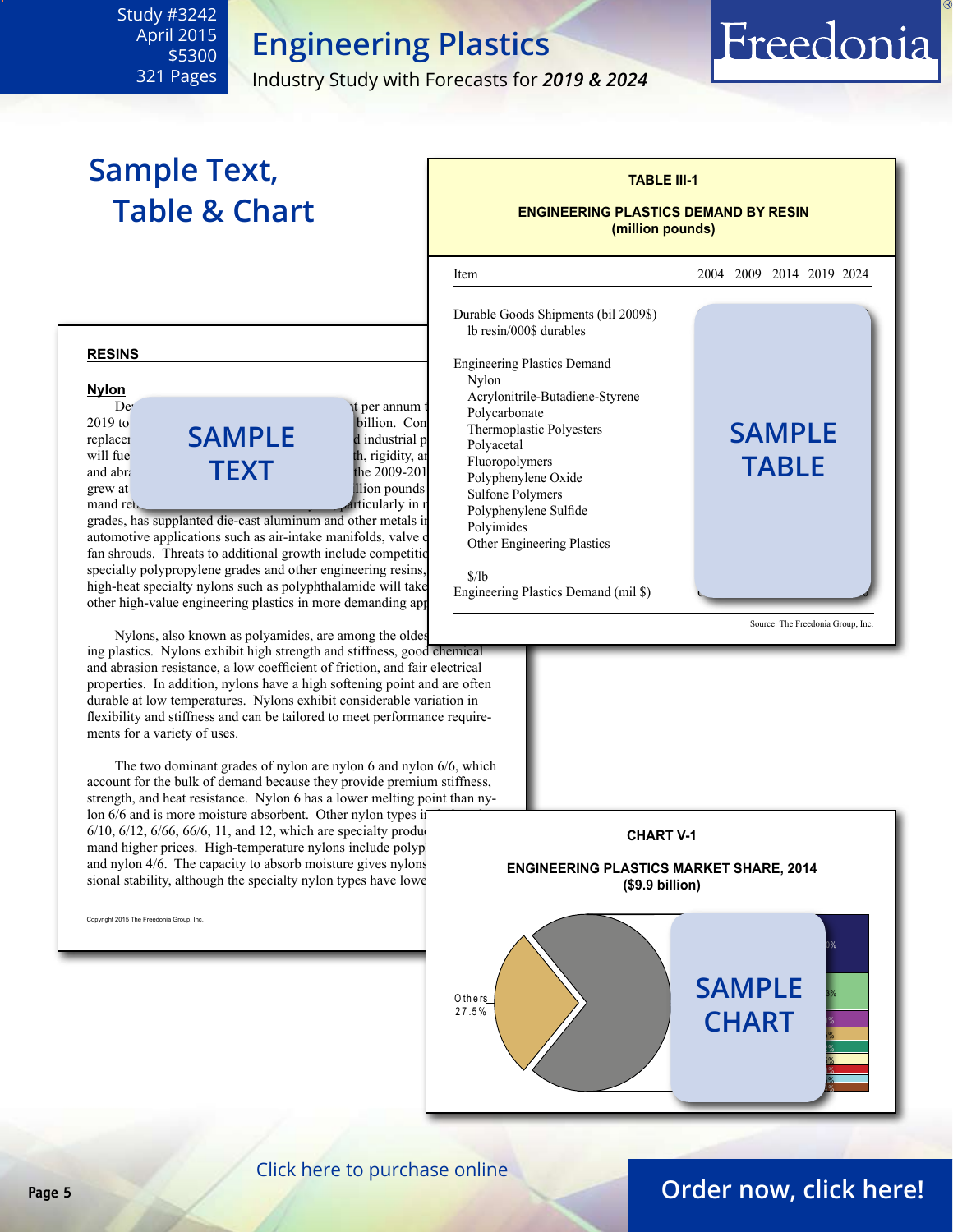Industry Study with Forecasts for *2019 & 2024*

## Freedonia

## **Sample Profile & Table, & Study Coverage**

<span id="page-5-0"></span>Study #3242 April 2015 \$5300 321 Pages

#### **MOTOR VEHICLE MARKET FOR ENGINEERING PLASTICS BY RESIN (million pounds)** l Item 2004 2009 2014 2019 2024 Engineering Plastics in Motor Vehicles  $Nylon$   $\qquad \qquad \qquad$   $\qquad \qquad$   $\qquad \qquad$   $\qquad \qquad$   $\qquad \qquad$   $\qquad \qquad$   $\qquad \qquad$   $\qquad \qquad$   $\qquad \qquad$   $\qquad \qquad$   $\qquad \qquad$   $\qquad \qquad$   $\qquad \qquad$   $\qquad \qquad$   $\qquad \qquad$   $\qquad \qquad$   $\qquad \qquad$   $\qquad \qquad$   $\qquad \qquad$   $\qquad \qquad$   $\qquad \qquad$   $\qquad \qquad$   $\qquad \qquad$   $\qquad \$  $\overline{ABS}$ Thermoplastic Polyesters **Product Asset Asset Asset Asset Asset Asset Asset Asset Asset Asset Asset Asset Asset Asset Asset Asset Asset Asset Asset Asset Asset Asset Asset Asset Asset Asset Asset Asset Asset Asset Asset Asset Asset Asset Asset Ass** Polyacetal<br>Polyphenylene Oxide **TABLE** Polyphenylene Oxide Other Resins  $\frac{\sqrt{3}}{16}$ Eng Plastics in Motor Vehicles (mil \$) Source: The Freedonia Group, Inc.

**TABLE IV-3**

#### **COMPANY PROFILES**

**Polymeric Resources Corporation** 55 Haul Road Wayne, NJ 074 973-694-4141 http://www.cus **sample**

Annual Sales: Employment:

Key Products: nylon, polygie ether, polygie ether, polygie ether, polygie ether, polygie ether, polygie ether, polygie ether, polygie ether, polygie ether, polygie ether, polygie ether, polygie ether, polygie ether, polygi polyethylene terms of the polycarbonate alloys and polycarbonate alloys

 Polymeric Resources, through its subsidiaries, is a privately held compounder specializing in engineering thermoplastics. The Company is also back integrated in the production of nylon polymers.

**profile**

 The Company is active in the US engineering plastics industry through the production of such products as NYLENE nylon, NORPEX polyphenylene ether (PPE), VEXEL polybutylene terephthalate (PBT) and polyethylene terephthalate (PET), and NAXEL polycarbonate and polycarbonate alloys. Available in standard and specialty grades, the resins are suitable for injection and blow molding, extrusion, film extrusion, and rotational molding applications mainly in the automotive, consumer goods, process manufacturing and home appliance industries.

 NYLENE nylon resins include nylon 6, nylon 6/6, nylon 6/9, and nylon 6/12 formulations. For example, the company makes NYLENE nylon 6 resins in standard grades, as well as mineral-filled, glass-filled, nucleated, impact-modified, and other varieties. Among other performance properties, NYLENE products feature enhanced dimensional stability, optimal flow characteristics, and high abrasion resistance.

 $284$  Copyright 2015 The Freedonia Group, Inc.

## **STUDY COVERAGE**

*Engineering Plastics* is a Freedonia study that offers historical data (2004, 2009, 2014) plus forecasts (2019, 2024) for supply and demand by resin and market, as well as end-use market by application. The study also considers key market environment factors, assesses the industry structure, analyzes company market share and profiles 30 competitors in the US industry.

#### [Click here to purchase online](http://www.freedoniagroup.com/DocumentDetails.aspx?Referrerid=FM-Bro&StudyID=3242)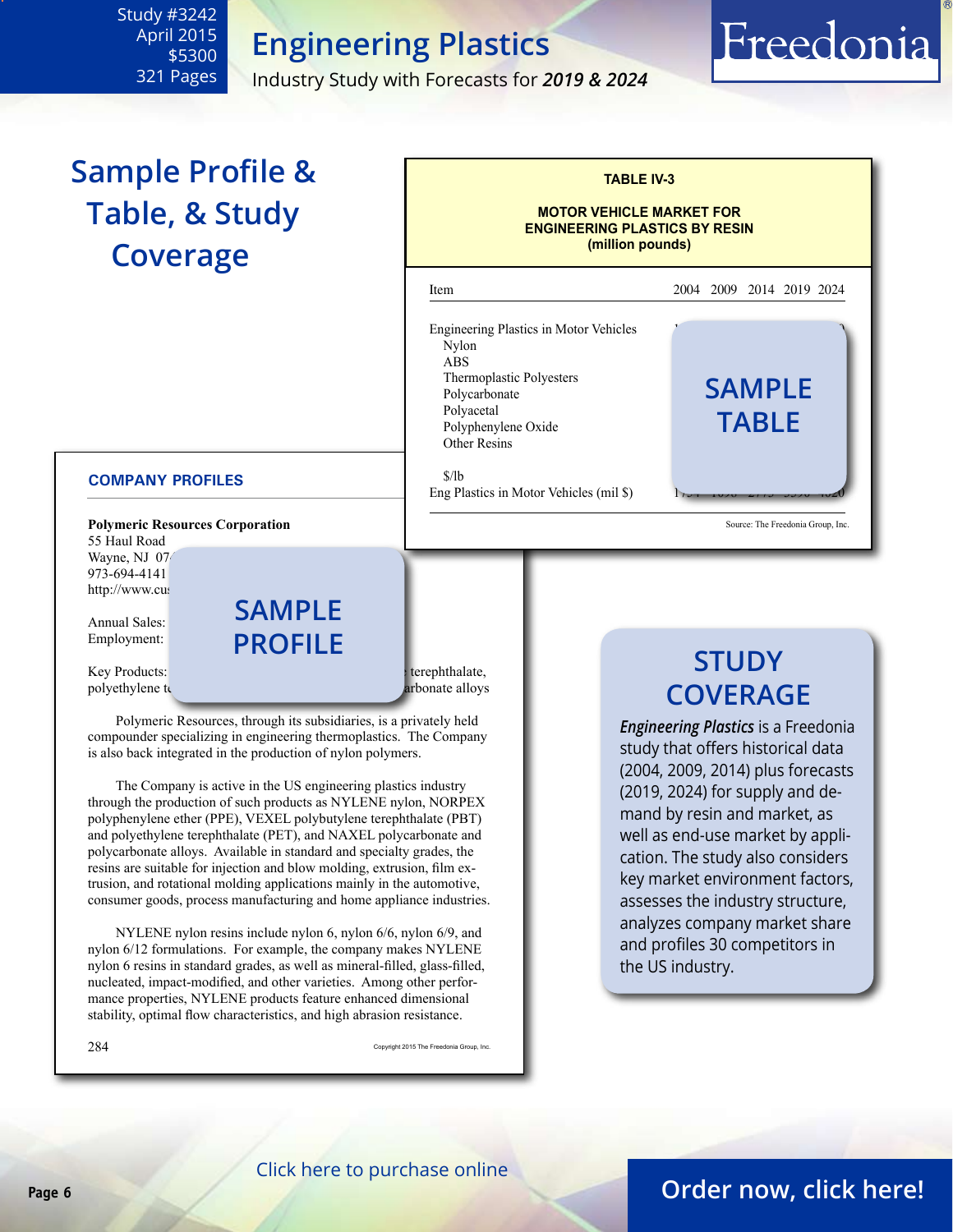## <span id="page-6-0"></span>**Order Information**

**Five Convenient Ways to Order**

INDUSTRY MARKET RESEARCH FOR BUSINESS LEADERS, STRATEGISTS, DECISION MAKERS

## Freedonia

#### **ONLINE: [www.freedoniagroup.com](http://www.freedoniagroup.com/DocumentDetails.aspx?Referrerid=FM-Bro&StudyID=3242)**

**MAIL: Print out and complete the order form and send to The Freedonia Group (see address at the bottom of this form)**

**PHONE: Call toll free, 800.927.5900 (US) or +1 440.684.9600**

**FAX: +1 440.646.0484 (US)**

**EMAIL: [info@freedoniagroup.com](mailto:info@freedoniagroup.com)**

#### **Free Handling & Shipping**

**There is NO charge for handling or UPS shipping in the US. Expect delivery in 3 to 5 business days. Outside the US, Freedonia provides free airmail service. Express delivery is available at cost.**

#### **Orders Outside of the US**

**Checks must be made payable in US funds, drawn against a US bank and mailed directly to The Freedonia Group. For wire transfers please contact our customer service department at info@ freedoniagroup.com. Credit cards accepted.**

#### **Credit Card Orders**

**For convenience, Freedonia accepts American Express, MasterCard or Visa. Credit card purchases must include account number, expiration date and authorized signature.**

#### **Save 15%**

**If you order three (3) different titles at the same time, you can receive a 15% discount. If your order is accompanied by a check or wire transfer, you may take a 5% cash discount (discounts do not apply to Corporate Use Licenses).**

#### **Corporate Use License**

**Now every decision maker in your organization can act on the key intelligence found in all Freedonia studies. For an additional \$2600, companies receive unlimited use of an electronic version (PDF) of the study. Place it on your intranet, email it to coworkers around the world, or print it as many times as you like.** 

[Click here to learn more about](http://www.freedoniagroup.com/pdf/FreedoniaCULBro.pdf)  [the Corporate Use License](http://www.freedoniagroup.com/pdf/FreedoniaCULBro.pdf)

| (No PO Box please) |
|--------------------|
|                    |
|                    |
| Phone $\qquad$     |
|                    |
|                    |

**\* Please check appropriate option and sign below to order an electronic version of the study.**

#### **Corporate Use License Agreement**

**The above captioned study may be stored on the company's intranet or shared directory, available to company employees. Copies of the study may be made, but the undersigned represents that distribution of the study will be limited to employees of the company.**

#### **Individual Use License Agreement**

**The undersigned hereby represents that the above captioned study will be used by only \_\_\_ individual(s) who are employees of the company and that the study will not be loaded on a network for multiple users. In the event that usage of the study changes, the Company will promptly notify Freedonia of such change and will pay to Freedonia the appropriate fee based on Freedonia's standard fee schedule then in effect. Note: Entire company corporate use license, add \$2600; one additional user, add \$600; two additional users, add \$1200; three additional users, add \$1800.**

**Signature Signature**

**The Freedonia Group, Inc. • 767 Beta Drive • Cleveland, OH • 44143-2326 • USA • [Website: www.freedoniagroup.com](http://www.freedoniagroup.com/Home.aspx?ReferrerId=FM-Bro) Tel US: 800.927.5900 or +1 440.684.9600 • Fax: +1 440.646.0484 • [Email: info@freedoniagroup.com](mailto:info@freedoniagroup.com)**